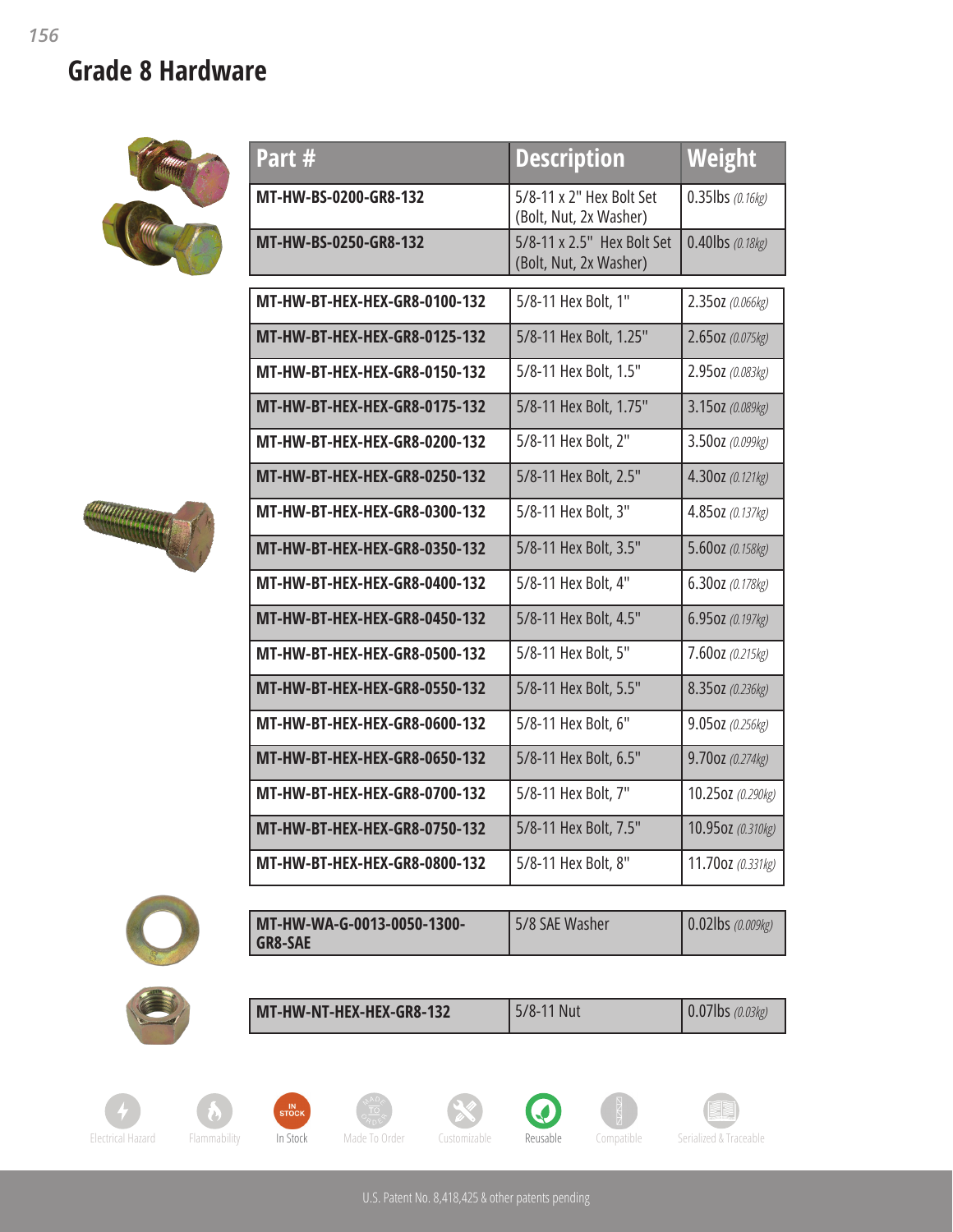## **Grade 8 Hardware**

| Part #                               | <b>Description</b>     | Weight           |
|--------------------------------------|------------------------|------------------|
| MT-HW-BT-HEX-HEX-GR8-0100-128        | 1/2-13 Hex Bolt, 1"    | 1.300Z (0.036kg) |
| <b>MT-HW-BT-HEX-HEX-GR8-0125-128</b> | 1/2-13 Hex Bolt, 1.25" | 1.500Z (0.042kg) |
| MT-HW-BT-HEX-HEX-GR8-0150-128        | 1/2-13 Hex Bolt, 1.5"  | 1.70oz (0.048kg) |
| MT-HW-BT-HEX-HEX-GR8-0175-128        | 1/2-13 Hex Bolt, 1.75" | 1.850Z (0.052kg) |
| MT-HW-BT-HEX-HEX-GR8-0200-128        | 1/2-13 Hex Bolt, 2"    | 2.150Z (0.060kg) |
| <b>MT-HW-BT-HEX-HEX-GR8-0250-128</b> | 1/2-13 Hex Bolt, 2.5"  | 2.600Z (0.073kg) |
| MT-HW-BT-HEX-HEX-GR8-0300-128        | 1/2-13 Hex Bolt, 3"    | 3.00oz (0.085kg) |
| <b>MT-HW-BT-HEX-HEX-GR8-0350-128</b> | 1/2-13 Hex Bolt, 3.5"  | 3.450Z (0.097kg) |
| MT-HW-BT-HEX-HEX-GR8-0400-128        | 1/2-13 Hex Bolt, 4"    | 3.90oz (0.110kg) |
| MT-HW-BT-HEX-HEX-GR8-0450-128        | 1/2-13 Hex Bolt, 4.5"  | 4.350Z (0.123kg) |
| MT-HW-BT-HEX-HEX-GR8-0500-128        | 1/2-13 Hex Bolt, 5"    | 4.750Z (0.134kg) |
| MT-HW-BT-HEX-HEX-GR8-0550-128        | 1/2-13 Hex Bolt, 5.5"  | 5.150Z (0.146kg) |
| MT-HW-BT-HEX-HEX-GR8-0600-128        | 1/2-13 Hex Bolt, 6"    | 5.60oz (0.158kg) |
| MT-HW-BT-HEX-HEX-GR8-0650-128        | 1/2-13 Hex Bolt, 6.5"  | 6.00oz (0.170kg) |
| MT-HW-BT-HEX-HEX-GR8-0700-128        | 1/2-13 Hex Bolt, 7"    | 6.30oz (0.178kg) |
| MT-HW-BT-HEX-HEX-GR8-0750-128        | 1/2-13 Hex Bolt, 7.5"  | 6.850Z (0.194kg) |
| <b>MT-HW-BT-HEX-HEX-GR8-0800-128</b> | 1/2-13 Hex Bolt, 8"    | 7.30oz (0.206kg) |





| MT-HW-WA-G-0013-0050-0106-GR8-SAE | 11/2 SAF Washer | $\vert 0.35$ OZ (0.009kg) |
|-----------------------------------|-----------------|---------------------------|
|                                   |                 |                           |



**MT** ModTruss

|                          |              |             | MT-HW-NT-HEX-HEX-GR8-128 |              | 1/2-13 Nut |            | 1.150Z (0.032kg)       |
|--------------------------|--------------|-------------|--------------------------|--------------|------------|------------|------------------------|
|                          |              |             |                          |              |            |            |                        |
|                          |              | IN<br>STOCK |                          |              |            |            |                        |
| <b>Electrical Hazard</b> | Flammability | In Stock    | Made To Order            | Customizable | Reusable   | Compatible | Serialized & Traceable |

**TR**

**EX**

## **PL JH**

**PA**

```
HG
```
**MR**

**AC**

**HW**

**MH**

**TK**

**FH**

**GL**